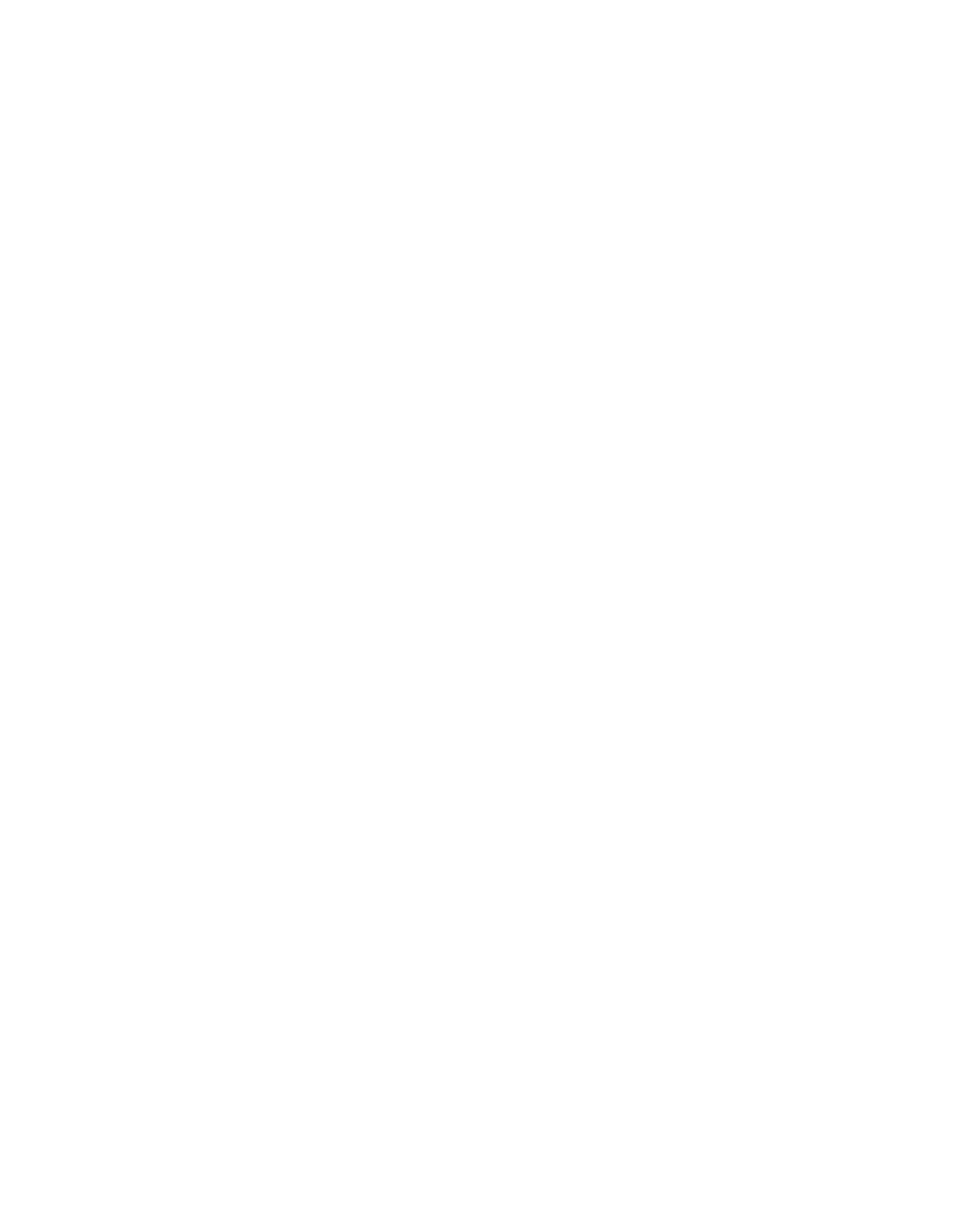

#### HOMEOWNERSHIP COUNSELING AND EDUCATION SERVICES DISCLOSURE STATEMENT



File#

#### As a participant in our program you have the responsibility to:

- When the lender sends you paperwork to complete, the date specified is mandatory. You must comply or your request to the lender may be denied.
- Read all material carefully and follow their instructions. Give the lender exactly what they request; failure to do so may also be cause for a denial. Always include your loan number, name and date on everything you send to your lender. If you're not sure about what you received, have questions, or would like a counselor to review the materials, call the AAAH office for a follow-up appointment. Make sure the Intake Specialist or whoever is making your appointment is aware that you need a review of documents.
- Attend all scheduled meetings or reschedule at least 24 hours in advance.
- **The lenders foreclosure timeline is not concrete; however you must comply with their date** specified requests. Some lenders may respond to within 72 hours, yet some may take weeks or months to respond to your requests. If it's been at least 10 days and you haven't received information from your lender, contact them for a "status update." *We suggest you call them weekly*.
- You may get duplicate paperwork, and lots of it! Open everything that's addressed from the lender, no matter how stressful or depressing. DO NOT IGNORE YOUR MAIL!
- Keep your lender updated every 30 days and don't wait for them to ask you for the information. Waiting for the lender to request information regarding changes to your finances or household situation only delays the modification or work-out process, not the foreclosure process. You still owe the money, and the clock is still ticking.
- Contact your AAAH counselor with any updated information. Your counselor will call you if the lender contacts AAAH. Please remember: We advocate on your behalf, we do NOT make regular calls to your lender for you!

#### Information on Alternative Services, Programs, and Products:

Upon request AAAH will provide information regarding alternative services, programs, and resources as part of the homeownership program. Provision of the information does not constitute endorsement by the AAAH.

| Client Signature:    | Date: |
|----------------------|-------|
| Client Signature:    | Date: |
| Counselor Signature: | Date: |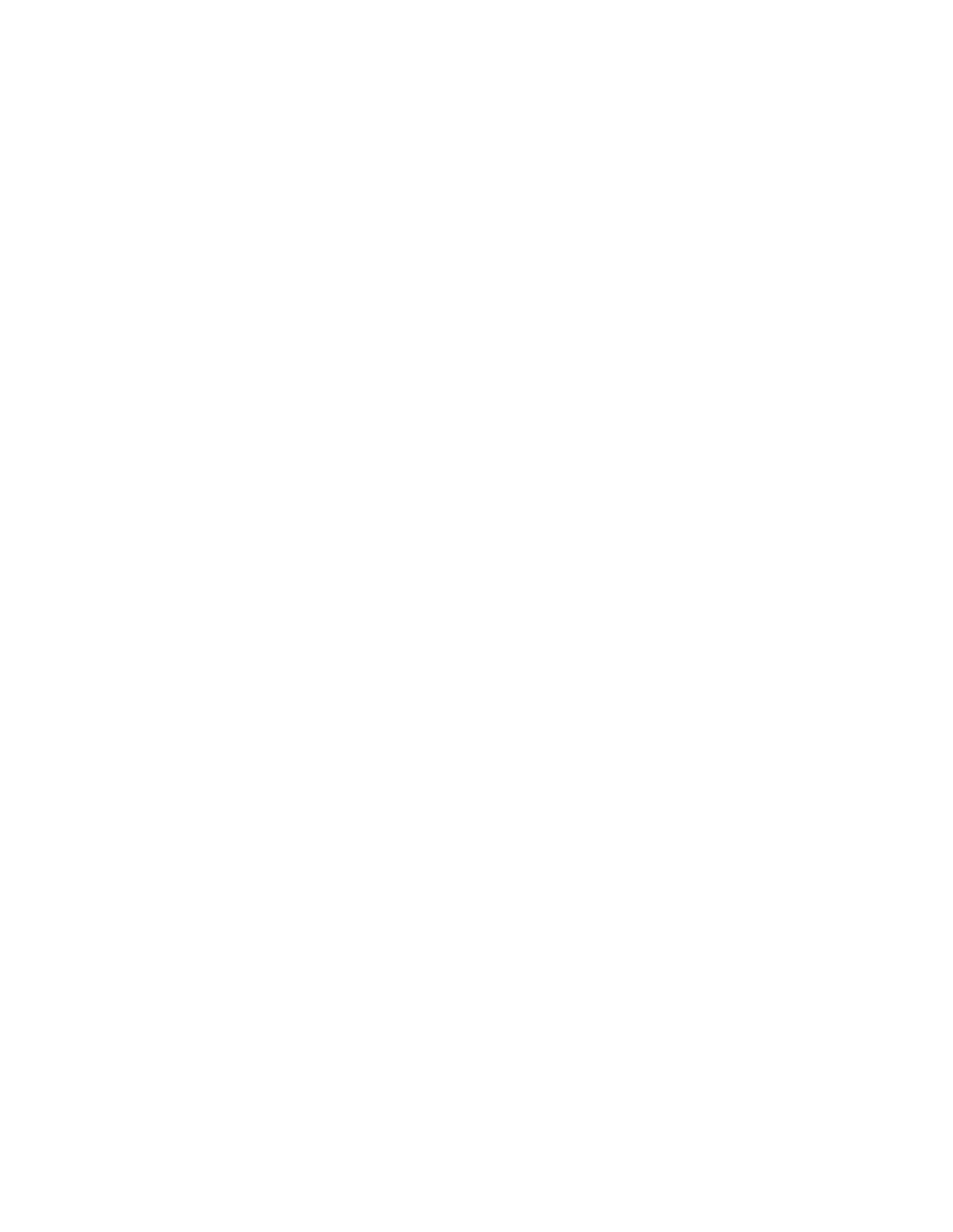

# PRIVACY POLICY



The African American Alliance for Homeownership (AAAH) is committed to assuring the privacy of individuals and/or families who have contacted us for assistance. We realize that the concerns you bring to us are highly personal in nature. We assure you that all information shared both orally and in writing will be managed within legal and ethical considerations.

Your "nonpublic personal information," such as your total debt information, income, living expenses, and personal information concerning your financial circumstances, will be provided to creditors, program monitors, and others only with your authorization and signature on the Foreclosure Mitigation Counseling Agreement. We may also use anonymous aggregated case file information for the purpose of evaluating our services, gathering valuable research information and designing future programs.

#### Types of information that we gather about you:

- Information we receive from you orally, on applications or other forms, such as your name, address, social security number, assets, and income;
- Information about your transactions with us, your creditors, others, such as your account balance, payment history, parties to transactions and credit card usage; and
- Information we receive from a credit-reporting agency, such as your credit history/report.

#### You may opt-out of certain disclosures:

- 1. You have the opportunity to "opt-out" of disclosures of your nonpublic personal information to third parties (such as your creditors), that is, direct us not to make those disclosures.
- 2. If you choose to "opt-out", we will not be able to answer questions from your creditors. If at any time you wish to change your decision with regard to your "opt-out", you may call us at 503-595-3517 and do so.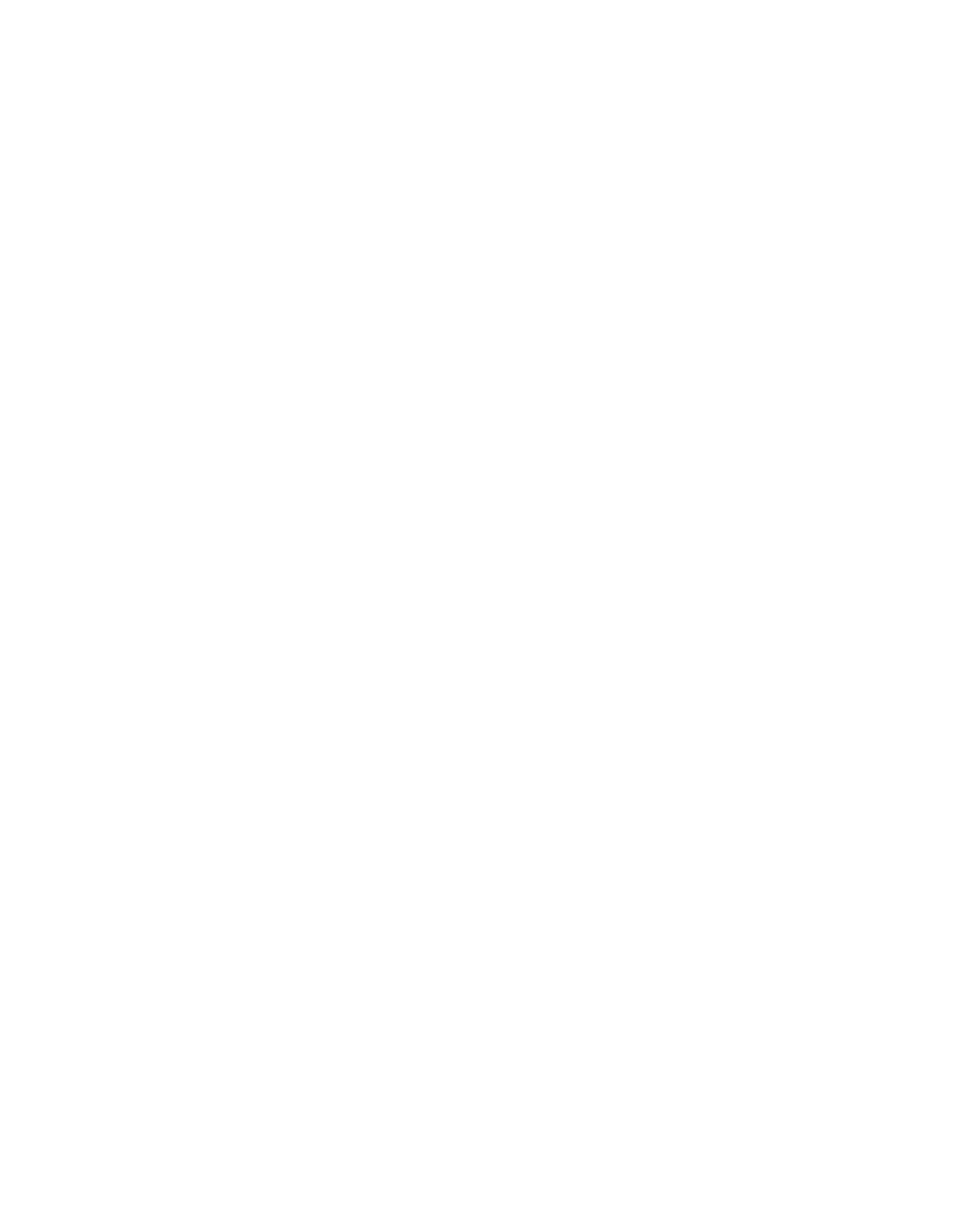

## PRIVACY POLICY

File#

#### Release of your information to third parties:

- 1. We may disclose some or all of the information that we collect, as described above, to your creditors or third parties where we have determined that it would be helpful to you, would aid us in counseling you, or is a requirement of grant awards which make our services possible.
- 2. We may also disclose any nonpublic personal information about you or former customer's to anyone as permitted by law (e.g., if we are compelled by legal process).
- 3. Within the organization, we restrict access to nonpublic personal information about you to those employees who need to know that information to provide services to you. We maintain physical, electronic and procedural safeguards that comply with federal regulations to guard your nonpublic personal information.

| Client Signature           | Date |
|----------------------------|------|
| Co-Client Signature        | Date |
| <b>Counselor Signature</b> | Date |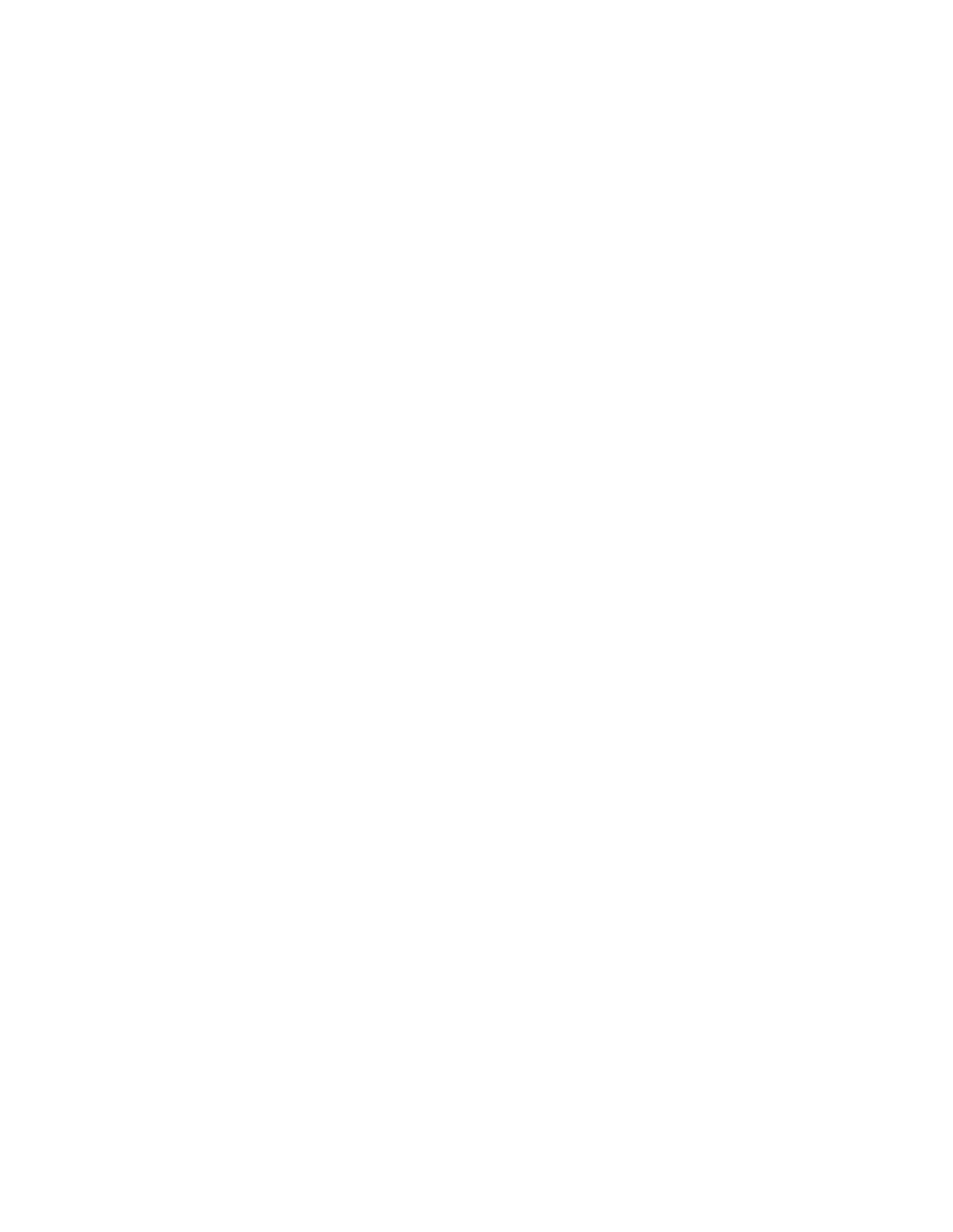

#### CONFLICT OF INTEREST/DISCLOSURE FORM



File#

Notice to the Consumer:

As a certified housing counselor I am required by the Housing and Urban Development's Handbook 7610.1 Rev-4, CHg-1 to make a full disclosure of any and all actual and potential conflicts of interest. The purpose of such disclosures is to allow you to make fully informed decisions about the services and agencies I may refer you to during the course of counseling sessions I will conduct with you.

As an AAAH certified housing counselor it is my obligation to put your interests above my own in all of my dealings with you. A conflict of interest can be defined as a situation in which my duty to provide you with sound, impartial advice may compete with my personal interests.

The best way to avoid any conflicts of interest is to provide you with a complete and full disclosure of any interest I may have in the services or agencies I may refer you and of the benefits I may derive from making such referrals, so that you can make fully informed decisions regarding my advice. The law recognizes that you are the best person to determine whether a true conflict exists. This disclosure is not intended to discourage you from working with a particular agency or individual of your choice. Rather it is designed to make sure that you have all of the pertinent information when making such choices. You are not obligated to work with me, my office or any other persons or agencies with which I am affiliated or to which I may refer you. AAAH and its agents do not receive compensation for referrals.

Section 8 of RESPA prohibits anyone from giving or accepting a fee, kickback or anything of value in exchange for referrals of settlement service business involving a federally related mortgage loan. In addition, RESPA prohibits fee splitting and receiving unearned fees for services not actually performed.

AAAH complies with all federal fair housing and all applicable laws including but not limited to Section 8 of the Real Estate Settlement and Procedures Act - RESPA 1974.

AAAH provides its services free to the public.

AAAH is a HUD certified housing counseling agency. AAAH has a 501(c)(3) designation under the IRS code. Since its inception the organization has established policies and procedures, which include potential conflicts of interest. Members of the board and staff are required and bound to adhere to these policies. AAAH's board and staff take all allegations about potential conflicts of interest very seriously. We carry our activities on our regular course of business in an ethical manner and in the best interest of the people and communities we serve. We will continue in solidifying and expand our performance in accordance to our mission and policies established for this purpose. I acknowledge reading of this disclosure and I understand all of the rights and duties described herein.

| Client Signature: ___________________    | Date: |
|------------------------------------------|-------|
| Co-client Signature: ___________________ | Date: |
| Counselor Signature: _                   | Date: |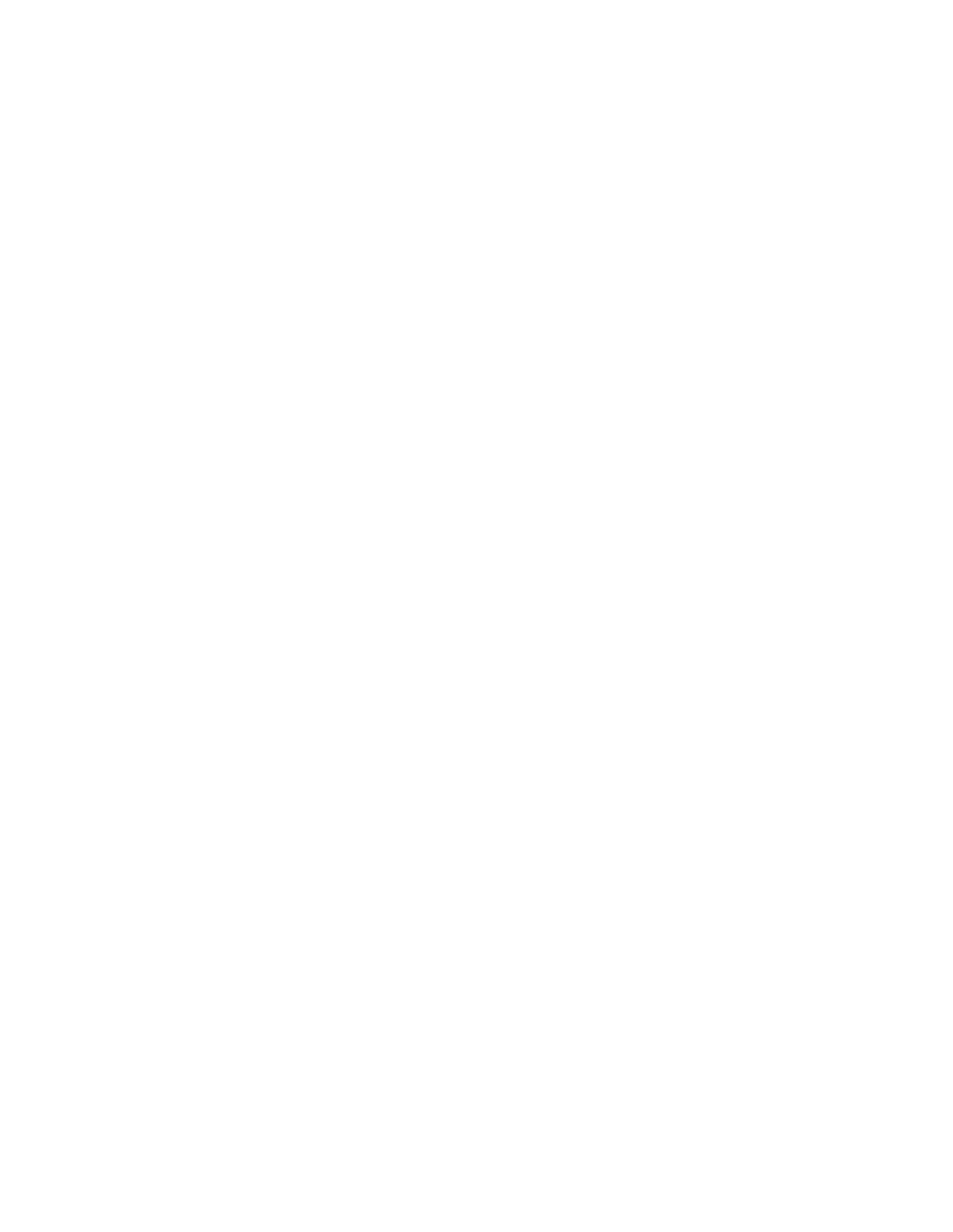

### FORECLOSURE COUNSELING AGREEMENT



File#

- 1. I understand that the African American Alliance for Homeownership (AAAH) provides foreclosure mitigation counseling after which I will receive a written action plan consisting of recommendations for handling my finances, possibly including referrals to other housing agencies as appropriate.
- 2. I understand that African American Alliance for Homeownership receives funds through various Foreclosure Counseling programs and as such, is required to share some of my personal information with program administrators or their agents for purposes of program monitoring, compliance and evaluation.
- 3. I give permission for program administrators and/or their agents to follow-up with me within the next three years for the purposes of program evaluation.
- 4. I acknowledge that I have received a copy of AAAH's privacy policy.
- 5. I may be referred to other housing services of the organization or another agency(s) as appropriate, that may be able to assist with particular concerns that have been identified. I understand that I am not obligated to use any of the services offered to me.
- 6. A counselor may answer questions and provide information, but may not give legal advice. If I want legal advice, I may be referred for appropriate assistance.
- 7. I understand that AAAH provides information and education on numerous loan products and housing programs and I further understand that the housing counseling I receive from AAAH in no way obligates me to choose any of these particular loan products or housing programs.

|                                        | Date: the contract of the contract of the contract of the contract of the contract of the contract of the contract of the contract of the contract of the contract of the contract of the contract of the contract of the cont |
|----------------------------------------|--------------------------------------------------------------------------------------------------------------------------------------------------------------------------------------------------------------------------------|
|                                        | Date: the contract of the contract of the contract of the contract of the contract of the contract of the contract of the contract of the contract of the contract of the contract of the contract of the contract of the cont |
| Counselor Signature: _________________ | Date:                                                                                                                                                                                                                          |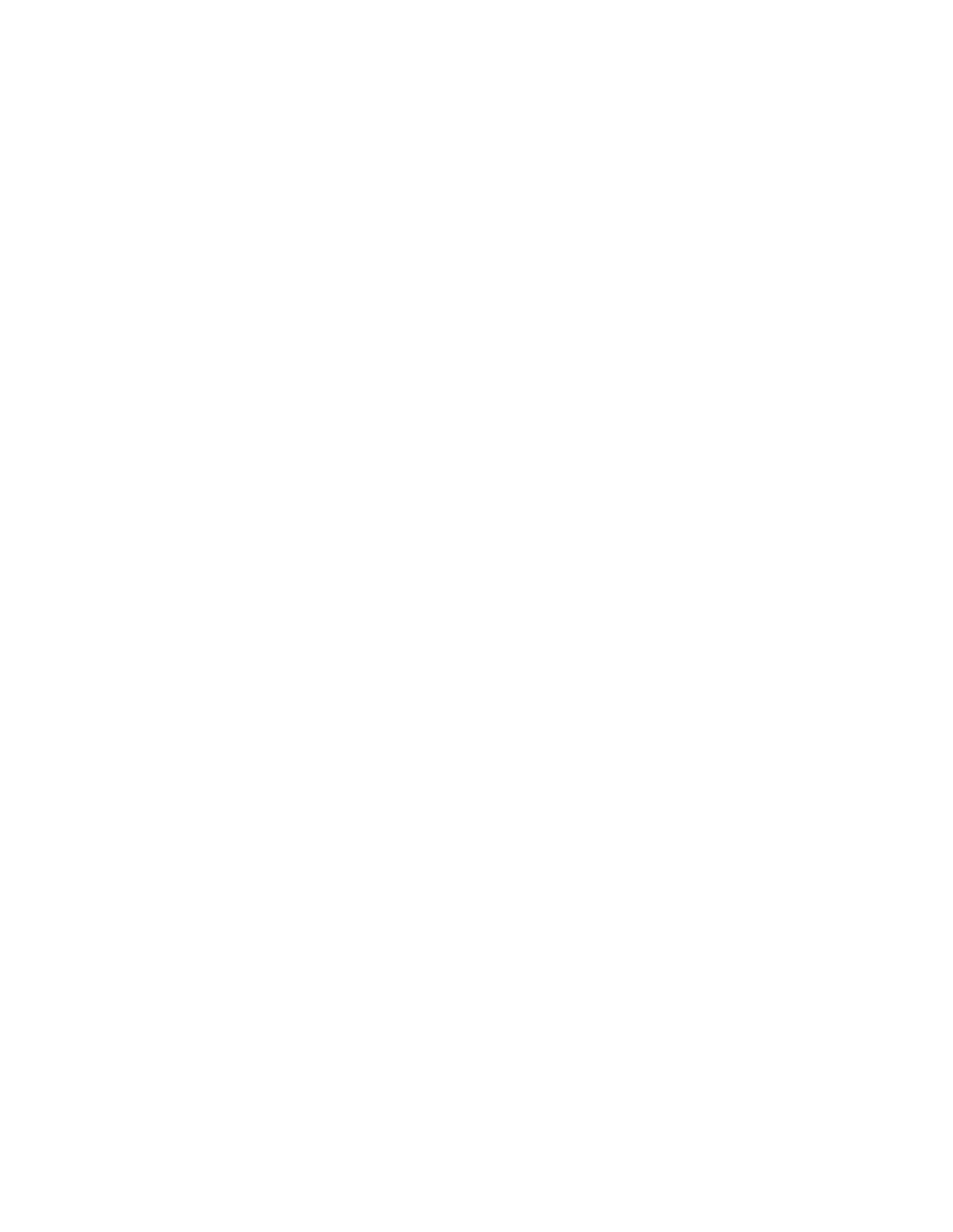



| African American Alliance for Homeownership (AAAH)<br>825 NE 20th Avenue, Portland, Oregon 97232<br>503-595-3517 (office) or 503-595-3519 (fax) | File# |
|-------------------------------------------------------------------------------------------------------------------------------------------------|-------|
|                                                                                                                                                 |       |

Fax:  $\Box$ 

BY SIGNING THIS FORM, I AUTHORIZE THE FOLLOWING:

I authorize the African American Alliance for Homeownership (AAAH) and their representatives to share the following information regarding my family and me. I understand that this information is for the purpose of assessing our needs for housing, utility assistance, food, counseling and/or other services.

The information may consist of the following:

- My financial situation, to include the amount of my income, and any savings of money and/or food stamps I may have. This information may also include debts I owe for utilities, rent, etc.
- Identifying and/or historical information regarding myself and members of my household.

#### I UNDERSTAND THAT:

- The partner agencies have signed agreements to treat my information in a professional and confidential manner.
- The partner agencies may share non-identifying information about the people they serve with other parties working to end homelessness.
- The release of my information does not guarantee that I will receive assistance, and my refusal to authorize the use of my information does not disqualify me from receiving assistance.
- This authorization will remain in effect for twenty four months unless I revoke it in writing, and I may revoke authorization at any time by signing a written statement.
- If I revoke my authorization, all information about me already in the database will remain.

| Client Signature:    | Date: |
|----------------------|-------|
| CO-client Signature: | Date: |
| Counselor Signature: | Date: |

825 NE 20th Ave., Ste 225 • Portland, OR 97232 • Phone: (503) 595-3517 • Fax: (503) 595-3519 • www.aaah.org 11/21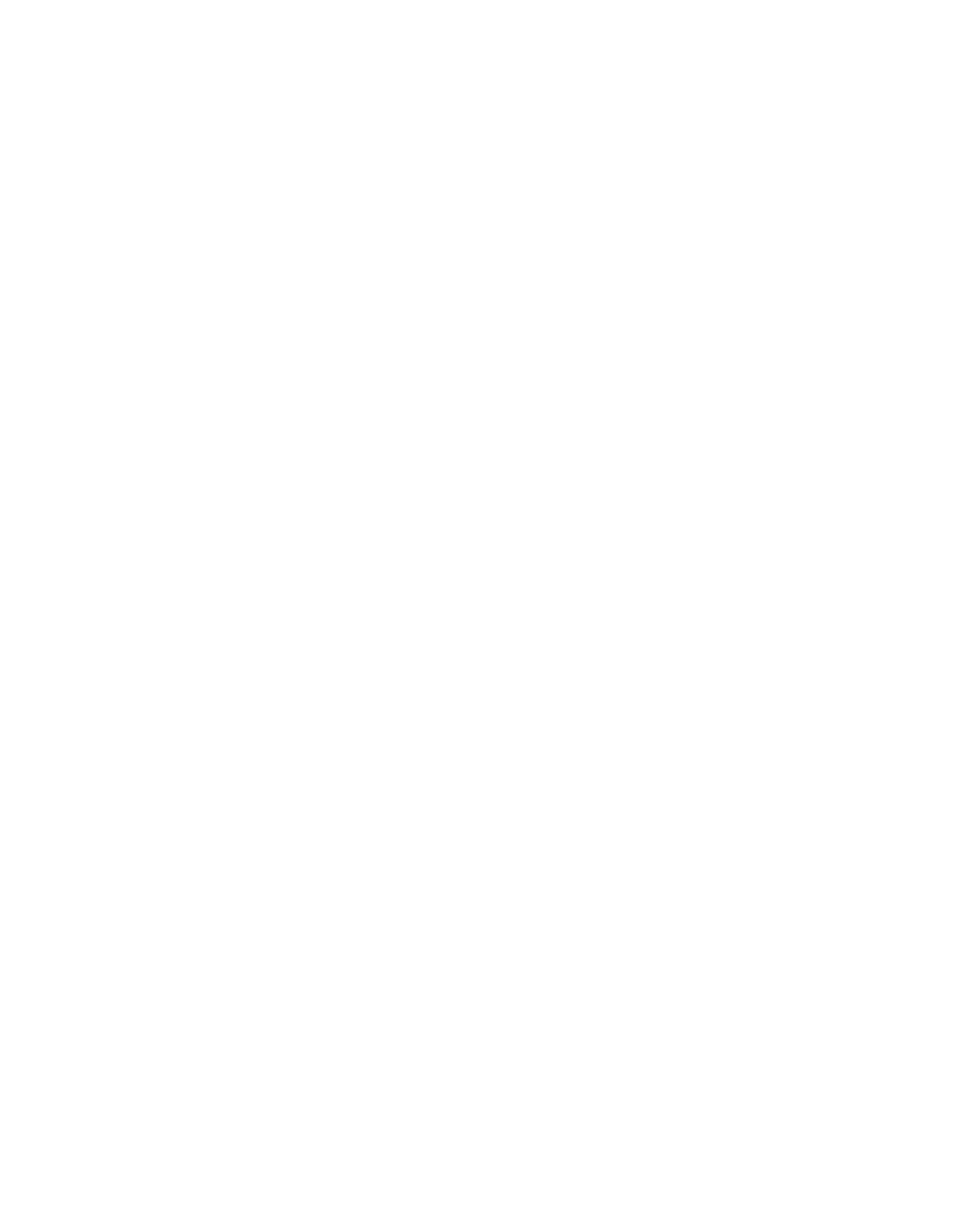

# FORECLOSURE COUNSELING APPLICATION



| (Official Use Only)<br>Intake Date: ____<br>$\Box$ Phone<br>$\Box$ Face to Face                                                                                                     |                     | <b>Customer File Number:</b> |          |                                                                                                        |  |
|-------------------------------------------------------------------------------------------------------------------------------------------------------------------------------------|---------------------|------------------------------|----------|--------------------------------------------------------------------------------------------------------|--|
| First Name:                                                                                                                                                                         |                     | Middle/MI:<br>Last Name:     |          |                                                                                                        |  |
| Date of Birth:                                                                                                                                                                      |                     | SSN:<br>Age:                 |          |                                                                                                        |  |
| Home Phone:                                                                                                                                                                         |                     | Cell Phone:                  |          |                                                                                                        |  |
| Preferred Contact Type:<br>□ Home □ Work □ Cell □ Email                                                                                                                             | Email:              |                              |          |                                                                                                        |  |
| <b>Street Address:</b>                                                                                                                                                              |                     |                              |          |                                                                                                        |  |
| City:                                                                                                                                                                               | State:<br>Zip Code: |                              |          |                                                                                                        |  |
| Length of Occupancy:                                                                                                                                                                |                     |                              |          |                                                                                                        |  |
| Monthly Gross Income: \$<br>(Before Taxes)                                                                                                                                          |                     |                              |          | Annual Gross Income: \$<br>(Before Taxes)                                                              |  |
| Paid: □ Weekly □ Every 2-weeks □ Twice-a-month                                                                                                                                      |                     | $\Box$ Monthly               |          |                                                                                                        |  |
| <b>Current Savings Amount: \$</b>                                                                                                                                                   |                     |                              |          |                                                                                                        |  |
| □ Other □ Lender: ______________________ □ Government Agency: __________________<br>$\Box$ Realtor:                                                                                 |                     |                              |          | Referred by: □ TV □ Radio □ Ad □ Internet □ Friend □ Walk-in □ Phone Inquiry □ Agency Staff □ Customer |  |
| □ Native American/Alaskan Native □ Black/African American □ African □ Asian<br>Race:<br>□ Native Hawaiian/Pacific Islander □ Slavic □ Middle Eastern □ White<br>(Please check one): |                     |                              |          |                                                                                                        |  |
| <b>Ethnicity:</b><br>$\Box$ Hispanic                                                                                                                                                | □ Non Hispanic      |                              | Veteran: | $\Box$ No<br>$\Box$ Yes                                                                                |  |
| Gender:<br>$\Box$ Male<br>$\Box$ Female                                                                                                                                             |                     | $\Box$ Other                 |          | Disabled:<br>$\Box$ Yes<br>$\Box$ No                                                                   |  |
| <b>Marital Status:</b><br>$\Box$ Married<br>$\Box$ Single                                                                                                                           |                     | D Divorced                   |          | $\Box$ Widow<br>$\Box$ Separated                                                                       |  |
| <b>Applicant Household Information</b>                                                                                                                                              |                     |                              |          |                                                                                                        |  |
| Are you the Head of Household? □ Yes □ No<br>Your Family/Household Size:                                                                                                            |                     |                              |          |                                                                                                        |  |

Number of Dependents: Ages:  $\left(\begin{array}{cc} 1 & 1 \\ 1 & 1 \end{array}\right)$  /  $\left(\begin{array}{cc} 1 & 1 \\ 1 & 1 \end{array}\right)$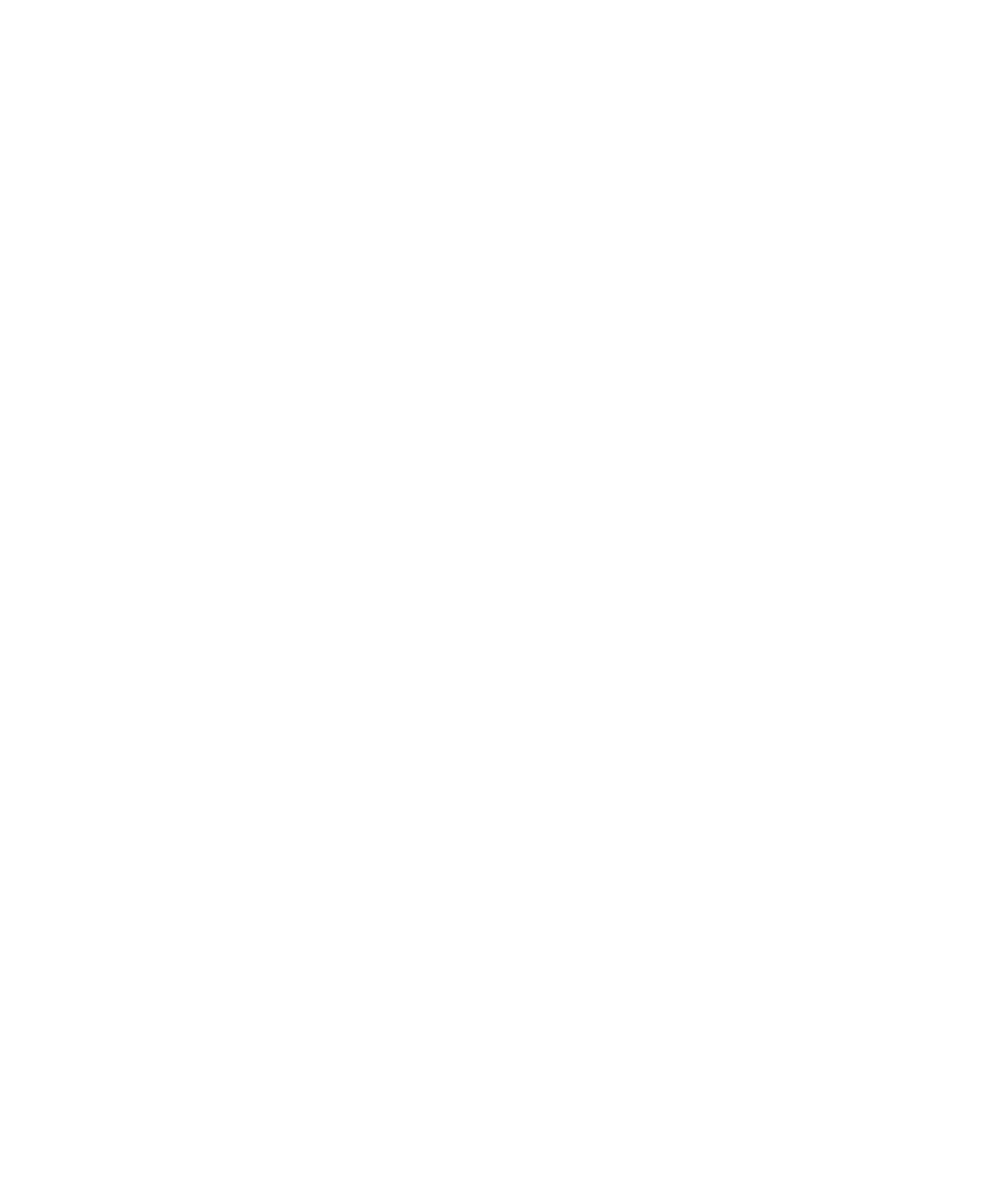

# APPLICANT COUNSELING APPLICATION (cont'd)



| Applicant Household Information (cont'd)                                                                 |                              |                                                                                                  | File# |
|----------------------------------------------------------------------------------------------------------|------------------------------|--------------------------------------------------------------------------------------------------|-------|
| Are there any non-dependents If yes, please list:<br>who will be or are currently<br>living in the home? | Relationship/age:            | Relationship/Age: ________________                                                               |       |
| $\Box$ Yes $\Box$ No                                                                                     | Relationship/age: __________ | Relationship/Age: _____                                                                          |       |
| Your Household Type: □ Female Head of Household □ Male Head of Household                                 |                              |                                                                                                  |       |
|                                                                                                          |                              | $\Box$ Married with children $\Box$ Married without children $\Box$ Two or more unrelated adults |       |

# Applicant's Primary Employment

|                       | Are you currently employed? | $\Box$ Yes       | $\Box$ No | Retired?          | $\Box$ Yes | $\Box$ No       |
|-----------------------|-----------------------------|------------------|-----------|-------------------|------------|-----------------|
| <b>Employer Name:</b> |                             |                  |           |                   |            |                 |
| Position:             |                             |                  |           | Hire Date:        |            |                 |
| Work Telephone No:    |                             |                  |           | Occupation:       |            |                 |
| Employed:             | $\Box$ Full-time            | $\Box$ Part-time |           | $\Box$ Commission |            | □ Self-employed |
|                       |                             |                  |           |                   |            |                 |

### Applicant's Secondary Employment

| <b>Employer Name:</b>                                                               |                                           |  |  |  |  |  |
|-------------------------------------------------------------------------------------|-------------------------------------------|--|--|--|--|--|
| Position:                                                                           | Work Telephone No:                        |  |  |  |  |  |
| Employed: $\Box$ Full-time<br>$\Box$ Part-time                                      | $\Box$ Commission<br>$\Box$ Self-employed |  |  |  |  |  |
| <b>Paid:</b> $\Box$ Weekly $\Box$ Every 2-weeks $\Box$ Twice-a-month $\Box$ Monthly |                                           |  |  |  |  |  |
| Monthly Gross Income: \$<br>(Before Taxes)                                          | Annual Gross Income: \$<br>(Before Taxes) |  |  |  |  |  |

I certify that my answers are true and complete to the best of my knowledge and may be subject to verification by the City of Portland, State of Oregon, or HUD.

\_\_\_\_\_\_\_\_\_\_\_\_\_\_\_\_\_\_\_\_\_\_\_\_\_\_\_\_\_\_\_\_\_\_\_\_\_\_\_\_\_\_\_\_\_\_\_\_\_ \_\_\_\_\_\_\_\_\_\_\_\_\_\_\_\_\_\_\_\_\_\_\_

*Applicant Signature Date*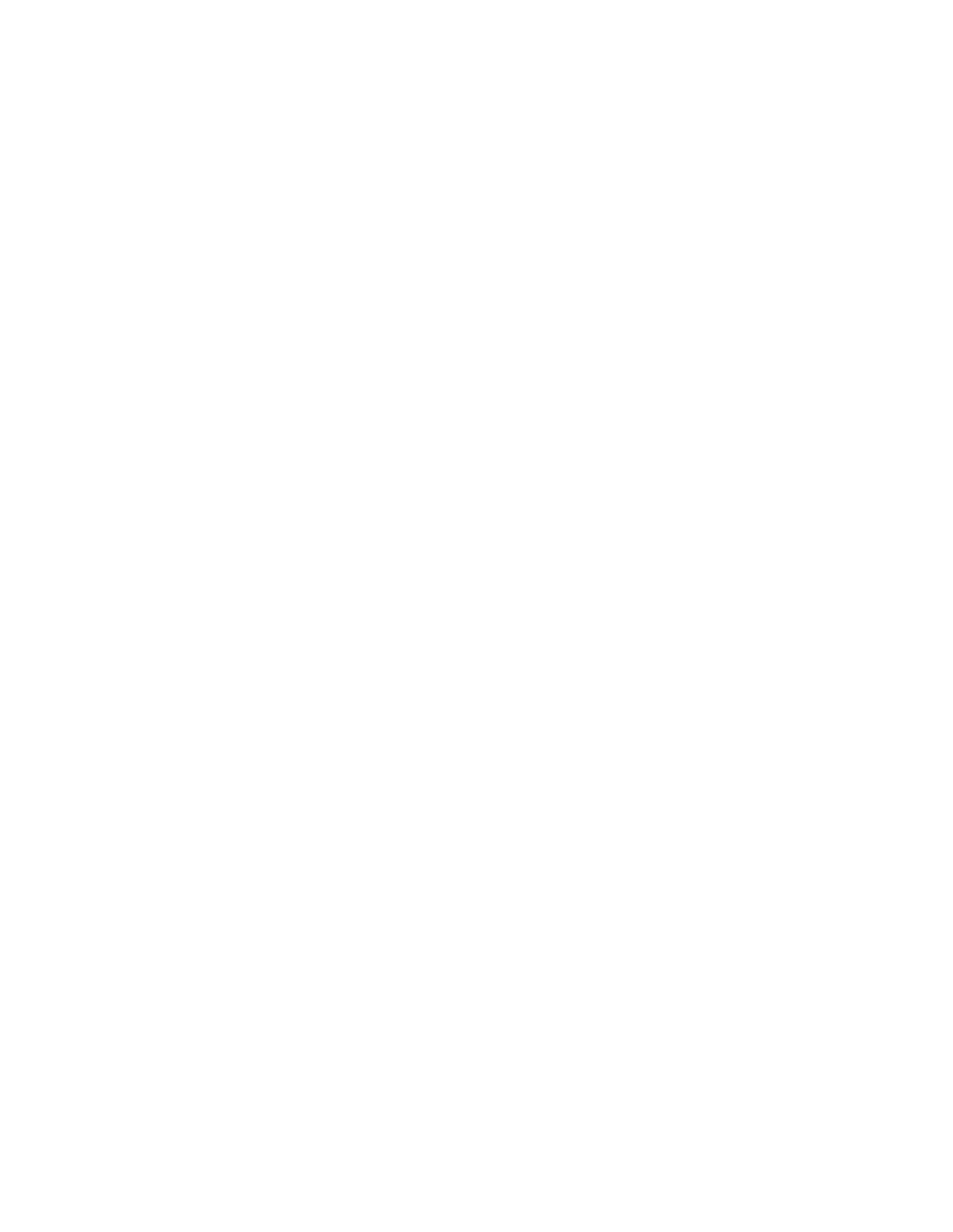

# CO-APPLICANT COUNSELING APPLICATION (if applicable)



| for Homfownfrshi                                                                                                                                                             |             |          |      |                             |                                                                                                                                                     |  |
|------------------------------------------------------------------------------------------------------------------------------------------------------------------------------|-------------|----------|------|-----------------------------|-----------------------------------------------------------------------------------------------------------------------------------------------------|--|
| First Name:                                                                                                                                                                  | MI:         |          |      | Last Name:                  |                                                                                                                                                     |  |
| Date of Birth:                                                                                                                                                               | Age:        |          | SSN: |                             |                                                                                                                                                     |  |
| Home Phone:                                                                                                                                                                  | Cell Phone: |          |      |                             |                                                                                                                                                     |  |
| Preferred Contact Type:<br>$\Box$ Work<br>$\Box$ Home<br>$\Box$ Cell $\Box$ Email                                                                                            | Email:      |          |      |                             |                                                                                                                                                     |  |
| <b>Street Address:</b>                                                                                                                                                       |             |          |      |                             |                                                                                                                                                     |  |
| State:<br>City:                                                                                                                                                              |             |          |      | Zip Code:                   |                                                                                                                                                     |  |
| Length of Occupancy:                                                                                                                                                         |             |          |      |                             |                                                                                                                                                     |  |
| Race: (Please check one):                                                                                                                                                    |             |          |      |                             | □ Native American/Alaskan Native □ Black/African American □ African □ Asian<br>□ Native Hawaiian/Pacific Islander □ Slavic □ Middle Eastern □ White |  |
| <b>Ethnicity:</b><br>$\Box$ Hispanic<br>□ Non-Hispanic                                                                                                                       |             | Veteran: |      |                             | $\Box$ Yes<br>$\Box$ No                                                                                                                             |  |
| $\Box$ No<br>Disabled:<br>$\Box$ Yes<br>Gender:<br>$\Box$ Female<br>$\Box$ Other<br>$\Box$ Male                                                                              |             |          |      |                             |                                                                                                                                                     |  |
| <b>Marital Status:</b><br>$\Box$ Single<br>□ Married                                                                                                                         | D Divorced  |          |      | $\Box$ Separated            | □ Widow                                                                                                                                             |  |
| Are you the Head of Household? □ Yes □ No                                                                                                                                    |             |          |      | Your Family/Household Size: |                                                                                                                                                     |  |
| Number of Dependents:<br>Ages:                                                                                                                                               |             |          |      | / / / / / / /               |                                                                                                                                                     |  |
| Your Household Type: □ Female Head of Household □ Male Head of Household<br>$\Box$ Married with children $\Box$ Married without children $\Box$ Two or more unrelated adults |             |          |      |                             |                                                                                                                                                     |  |
| <b>Co-Applicant's Primary Employment</b>                                                                                                                                     |             |          |      |                             |                                                                                                                                                     |  |
| Are you currently employed? $\Box$ Yes $\Box$ No                                                                                                                             |             | Retired? |      | $\Box$ Yes                  | $\Box$ No                                                                                                                                           |  |
| <b>Employer Name:</b>                                                                                                                                                        |             |          |      |                             |                                                                                                                                                     |  |
| Position:<br>Hire Date:                                                                                                                                                      |             |          |      |                             |                                                                                                                                                     |  |
| Work Telephone No:<br>Occupation:                                                                                                                                            |             |          |      |                             |                                                                                                                                                     |  |
| O Commission<br>Employed:<br>$\Box$ Self-employed<br>$\Box$ Full-time $\Box$ Part-time                                                                                       |             |          |      |                             |                                                                                                                                                     |  |
| Monthly Gross Income: \$<br>□ Weekly □ Every 2-weeks □ Twice-a-month<br>Paid:<br>$\Box$ Monthly                                                                              |             |          |      |                             |                                                                                                                                                     |  |
| <b>Co-Applicant's Secondary Employment</b>                                                                                                                                   |             |          |      |                             |                                                                                                                                                     |  |

| <b>Employer Name:</b>                                                              |  |                    |  |                                                          |  |  |
|------------------------------------------------------------------------------------|--|--------------------|--|----------------------------------------------------------|--|--|
| Position:                                                                          |  | Work Telephone No: |  |                                                          |  |  |
| Employed: $\Box$ Full-time $\Box$ Part-time $\Box$ Commission $\Box$ Self-employed |  |                    |  |                                                          |  |  |
| Monthly Gross Income: \$                                                           |  |                    |  | Paid: □ Weekly □ Every 2-weeks □ Twice-a-month □ Monthly |  |  |

#### Co-Applicant Signature Date

File#

825 NE 20<sup>th</sup> Ave., Ste 225 • Portland, OR 97232 • Phone: (503) 595-3517 • Fax: (503) 595-3519 • www.aaah.org

\_\_\_\_\_\_\_\_\_\_\_\_\_\_\_\_\_\_\_\_\_\_\_\_\_\_\_\_\_\_\_\_\_\_\_\_\_\_\_\_\_\_\_\_ \_\_\_\_\_\_\_\_\_\_\_\_\_\_\_\_\_\_\_\_\_\_\_\_\_\_\_\_\_\_\_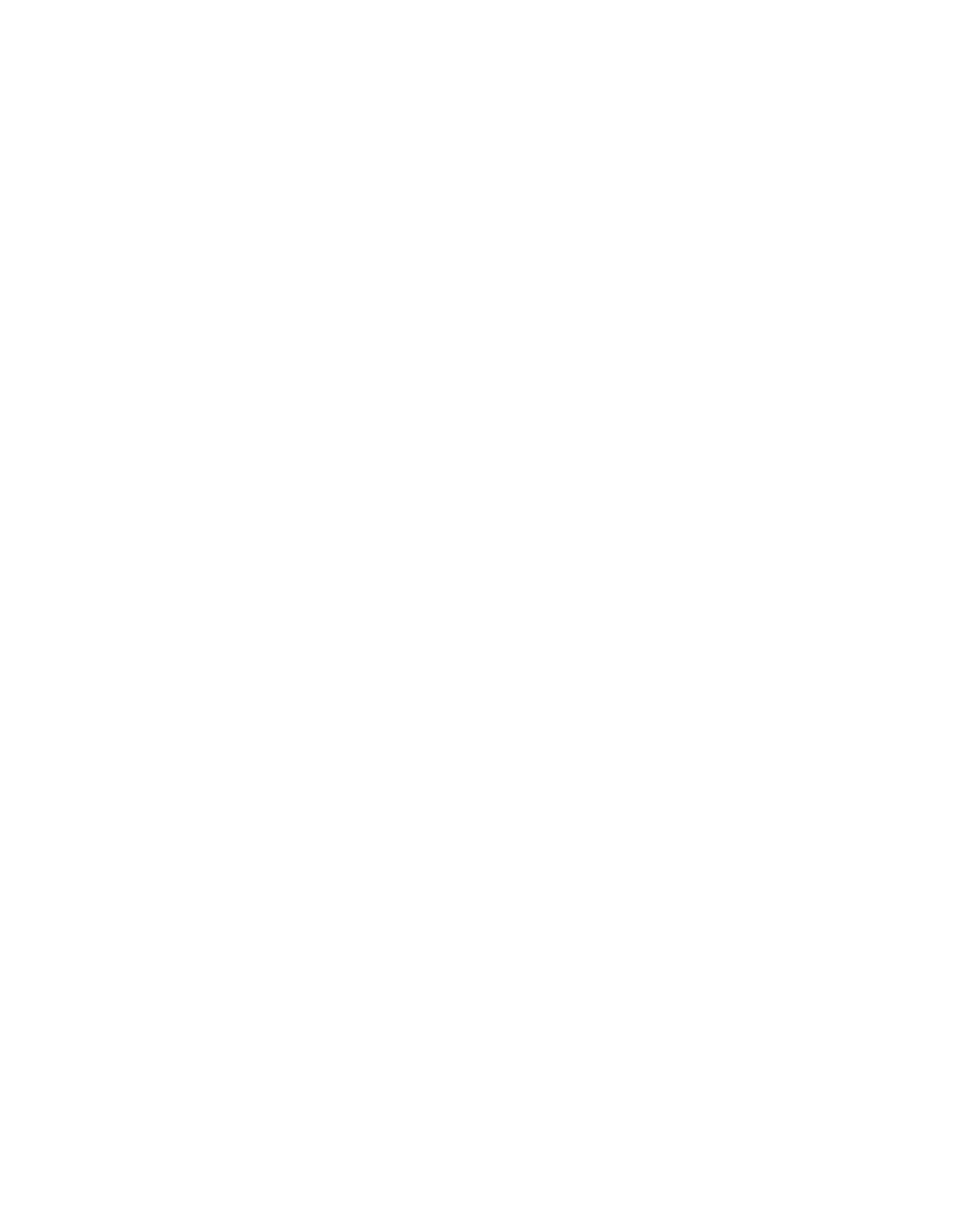



File#

Loan Information Sheet

| Second Mortgage or Home Equity Line of Credit: Dives                                                                                                                                            | $\Box$ No            |                                                                                       |
|-------------------------------------------------------------------------------------------------------------------------------------------------------------------------------------------------|----------------------|---------------------------------------------------------------------------------------|
|                                                                                                                                                                                                 |                      |                                                                                       |
| Loan Number of Second Mortgage or Home Equity Line of Credit: __________________                                                                                                                |                      |                                                                                       |
| Current Credit Score ______________ Source of Credit Score (Please circle):<br>Equifax   Experian   Tri-merge Report<br>Trans Union<br>Total Monthly Mortgage Payment \$_______________________ |                      |                                                                                       |
|                                                                                                                                                                                                 |                      |                                                                                       |
| Type of Loan Product for Primary Lender:                                                                                                                                                        |                      |                                                                                       |
| $\Box$ Fixed Rate currently under 8% $\Box$ Fixed Rate currently 8% or greater                                                                                                                  |                      |                                                                                       |
| $\Box$ ARM currently under 8% $\Box$ Arm currently 8% or greater $\Box$ Hybrid Arm (2/28 or 3/27)                                                                                               |                      |                                                                                       |
| $\Box$ Other<br>$\Box$ Option ARM                                                                                                                                                               |                      | $\Box$ Unknown $\Box$ Interest Only                                                   |
| $\Box$ FHA fixed rate $\Box$ VA fixed rate                                                                                                                                                      | $\square$ FHA ARM    | $\Box$ VA Arm                                                                         |
| <b>Privately held:</b> $\Box$ Yes $\Box$ No                                                                                                                                                     |                      |                                                                                       |
| Seeking counseling for Primary Mortgage                                                                                                                                                         | $\Box$ Yes $\Box$ No |                                                                                       |
| Seeking counseling for Second Mortgage                                                                                                                                                          | $\Box$ Yes $\Box$ No |                                                                                       |
| Seeking counseling for property taxes                                                                                                                                                           | $\Box$ Yes $\Box$ No |                                                                                       |
| If loan is an ARM of any kind, has the interest rate reset?                                                                                                                                     |                      | $\Box$ Yes $\Box$ No                                                                  |
| Primary reason for current default on mortgage (please circle all that apply):                                                                                                                  |                      |                                                                                       |
| $\Box$ Reduction in income $\Box$ Poor budget management skills                                                                                                                                 |                      | $\Box$ Loss of income                                                                 |
| $\Box$ Medical issues                                                                                                                                                                           |                      | $\Box$ Increase in expense $\Box$ Divorce or Separation $\Box$ Death of family member |
| $\Box$ Business Venture failed $\Box$ Increase in loan payment                                                                                                                                  |                      |                                                                                       |
| □ Other                                                                                                                                                                                         |                      |                                                                                       |
| <b>Current Loan Status</b>                                                                                                                                                                      |                      |                                                                                       |
| □ Current<br>$\Box$ 30 - 60 days late $\Box$ 61-90 days late $\Box$ 91 - 120 days late                                                                                                          |                      |                                                                                       |
| <b>Unknown or Unsure</b><br>$\Box$ 120+ days late                                                                                                                                               |                      |                                                                                       |
| <b>Additional Comments:</b>                                                                                                                                                                     |                      |                                                                                       |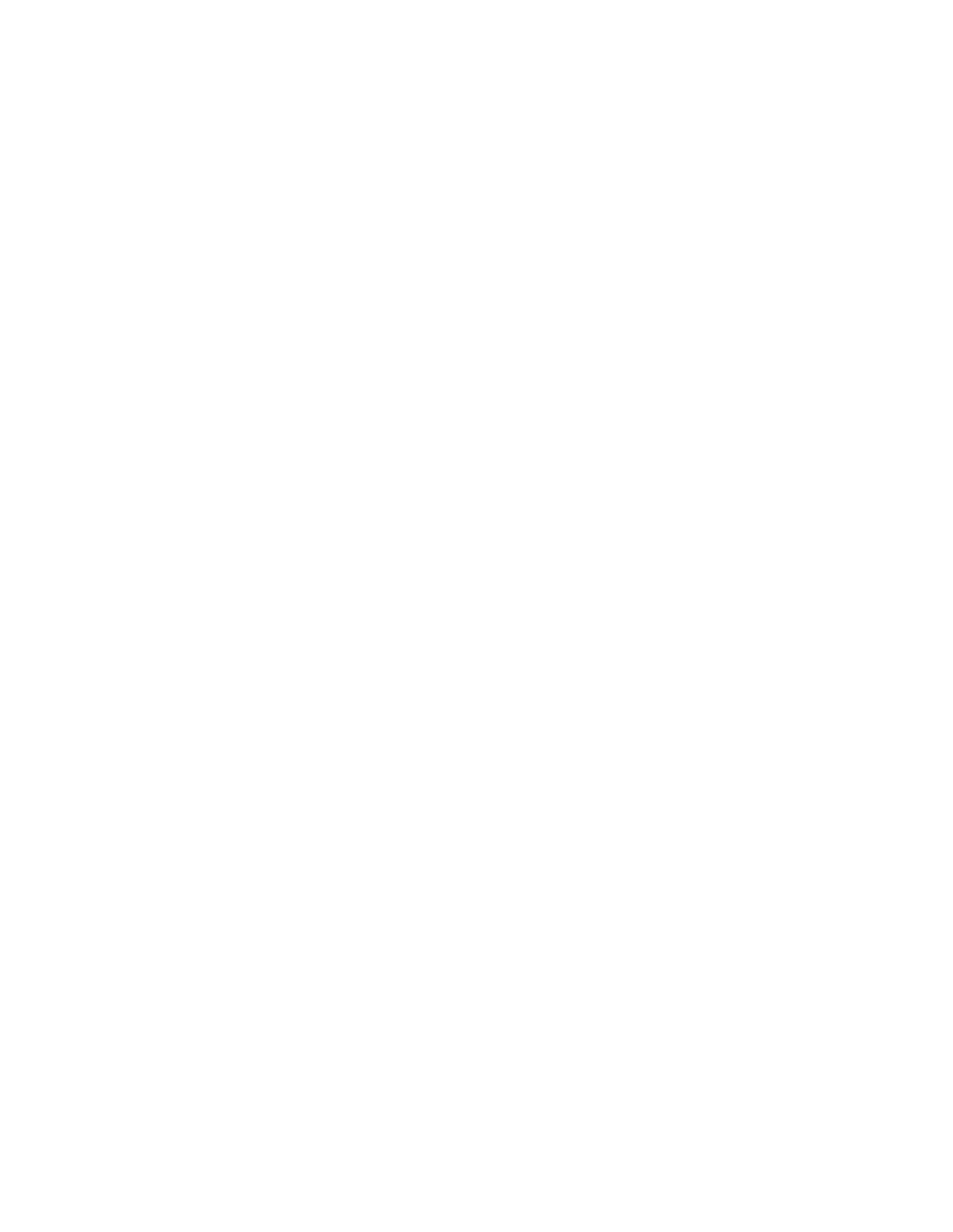

# Monthly Spending Plan



| FOR HOMEOWNERSHIP           | Name:         |               |                                | File #:       |               |
|-----------------------------|---------------|---------------|--------------------------------|---------------|---------------|
| <b>INCOME</b>               | <b>Budget</b> | <b>Actual</b> | <b>CHARITY/GIFTS</b>           | <b>Budget</b> | <b>Actual</b> |
| Wages & Tips                |               |               | Gifts Given                    |               |               |
| Interest Income / Dividends |               |               | Charitable Donations / Tithing |               |               |
| <b>Gifts Received</b>       |               |               | Other                          |               |               |
| Refunds/Reimbursements      |               |               | Other                          |               |               |
| Transfer from Savings       |               |               | Total CHARITY/GIFTS            |               |               |
| Other                       |               |               |                                |               |               |
| <b>Total INCOME</b>         |               |               | <b>DAILY LIVING</b>            | <b>Budget</b> | <b>Actual</b> |

| Name: |               |                                | File $#$ :    |               |
|-------|---------------|--------------------------------|---------------|---------------|
| dget  | <b>Actual</b> | <b>CHARITY/GIFTS</b>           | <b>Budget</b> | <b>Actual</b> |
|       |               | Gifts Given                    |               |               |
|       |               | Charitable Donations / Tithing |               |               |
|       |               | Other                          |               |               |
|       |               | Other                          |               |               |
|       |               | Total CHARITY/GIFTS            |               |               |

|                            |               |               | OI ULCITES - CUIDIC       |               |               |
|----------------------------|---------------|---------------|---------------------------|---------------|---------------|
| <b>HOME EXPENSES</b>       | <b>Budget</b> | <b>Actual</b> | <b>Personal Supplies</b>  |               |               |
| Mortgage/Rent              |               |               | Clothing                  |               |               |
| Home/Renters Insurance     |               |               | Cleaning/House items      |               |               |
| Electricity                |               |               | Education/Lessons         |               |               |
| Natural Gas/Oil            |               |               | Dining/Eating Out         |               |               |
| Water/Sewer/Trash          |               |               | Salon/Barber              |               |               |
| Phone (Mobile/Home)        |               |               | Pet Food                  |               |               |
| Cable/Satellite            |               |               | Allowance                 |               |               |
| Internet                   |               |               | Other -                   |               |               |
| Furnishings/Appliances     |               |               | Other -                   |               |               |
| Lawn/Garden                |               |               | <b>Total DAILY LIVING</b> |               |               |
| Maintenance/Supplies       |               |               | <b>ENTERTAINMENT</b>      | <b>Budget</b> | <b>Actual</b> |
| Improvements               |               |               | Digital Networks/Hulu     |               |               |
| Other                      |               |               | Netflix/Prime             |               |               |
| <b>Total HOME EXPENSES</b> |               |               | Movies/Theater/Concerts   |               |               |

|                                |               |               | ייטש                       |               |               |
|--------------------------------|---------------|---------------|----------------------------|---------------|---------------|
| <b>TRANSPORTATION</b>          | <b>Budget</b> | <b>Actual</b> | <b>Hobbies</b>             |               |               |
| <b>Vehicle Payments</b>        |               |               | Sports                     |               |               |
| Auto Insurance                 |               |               | <b>Outdoor Recreation</b>  |               |               |
| Fuel                           |               |               | Toys/Gadgets               |               |               |
| Bus/Taxi/Max Fare/Uber/Lyft    |               |               | Vacation/Travel            |               |               |
| Repairs                        |               |               | Other-                     |               |               |
| Registration/License           |               |               | Other-                     |               |               |
| Other                          |               |               | <b>Total ENTERTAINMENT</b> |               |               |
| <b>Total TRANSPORTATION</b>    |               |               | <b>SAVINGS</b>             | <b>Budget</b> | <b>Actual</b> |
| <b>HEALTH</b>                  | <b>Budget</b> | <b>Actual</b> | <b>Emergency Fund</b>      |               |               |
| Health Insurance out of pocket |               |               | <b>Personal Savings</b>    |               |               |
| Doctor/Dentist out of pocket   |               |               | Retirement (401k, IRA)     |               |               |
| <b>Medicinal Products</b>      |               |               | Investments                |               |               |
| <b>Health Club Dues</b>        |               |               | Education                  |               |               |
| Life Insurance out of pocket   |               |               | Savings for IDA            |               |               |
| Veterinarian/Pet Care          |               |               | <b>Total SAVINGS</b>       |               |               |
| Other                          |               |               |                            |               |               |
| <b>Total HEALTH</b>            |               |               |                            |               |               |

| <b>Total INCOME</b> |               |               | <b>DAILY LIVING</b>        | <b>Budget</b> | <b>Actual</b> |
|---------------------|---------------|---------------|----------------------------|---------------|---------------|
|                     |               |               | Groceries - edible         |               |               |
| <b>NSES</b>         | <b>Budget</b> | <b>Actual</b> | <b>Personal Supplies</b>   |               |               |
| t                   |               |               | Clothing                   |               |               |
| Insurance           |               |               | Cleaning/House items       |               |               |
|                     |               |               | Education/Lessons          |               |               |
| il                  |               |               | Dining/Eating Out          |               |               |
| Trash               |               |               | Salon/Barber               |               |               |
| e/Home)             |               |               | Pet Food                   |               |               |
|                     |               |               | Allowance                  |               |               |
|                     |               |               | Other-                     |               |               |
| opliances           |               |               | Other-                     |               |               |
|                     |               |               | <b>Total DAILY LIVING</b>  |               |               |
| <b>Supplies</b>     |               |               | <b>ENTERTAINMENT</b>       | <b>Budget</b> | <b>Actual</b> |
|                     |               |               | Digital Networks/Hulu      |               |               |
|                     |               |               | Netflix/Prime              |               |               |
| <b>ME EXPENSES</b>  |               |               | Movies/Theater/Concerts    |               |               |
|                     |               |               | <b>Books</b>               |               |               |
| <b>TATION</b>       | <b>Budget</b> | <b>Actual</b> | Hobbies                    |               |               |
| nts                 |               |               | Sports                     |               |               |
| e                   |               |               | <b>Outdoor Recreation</b>  |               |               |
|                     |               |               | Toys/Gadgets               |               |               |
| are/Uber/Lyft       |               |               | Vacation/Travel            |               |               |
|                     |               |               | Other-                     |               |               |
| icense              |               |               | Other-                     |               |               |
|                     |               |               | <b>Total ENTERTAINMENT</b> |               |               |
| <b>NSPORTATION</b>  |               |               | <b>SAVINGS</b>             | <b>Budget</b> | <b>Actual</b> |
|                     | <b>Budget</b> | <b>Actual</b> | <b>Emergency Fund</b>      |               |               |
| e out of pocket     |               |               | <b>Personal Savings</b>    |               |               |
| out of pocket       |               |               | Retirement (401k, IRA)     |               |               |
| ducts               |               |               | Investments                |               |               |
| ies                 |               |               | Education                  |               |               |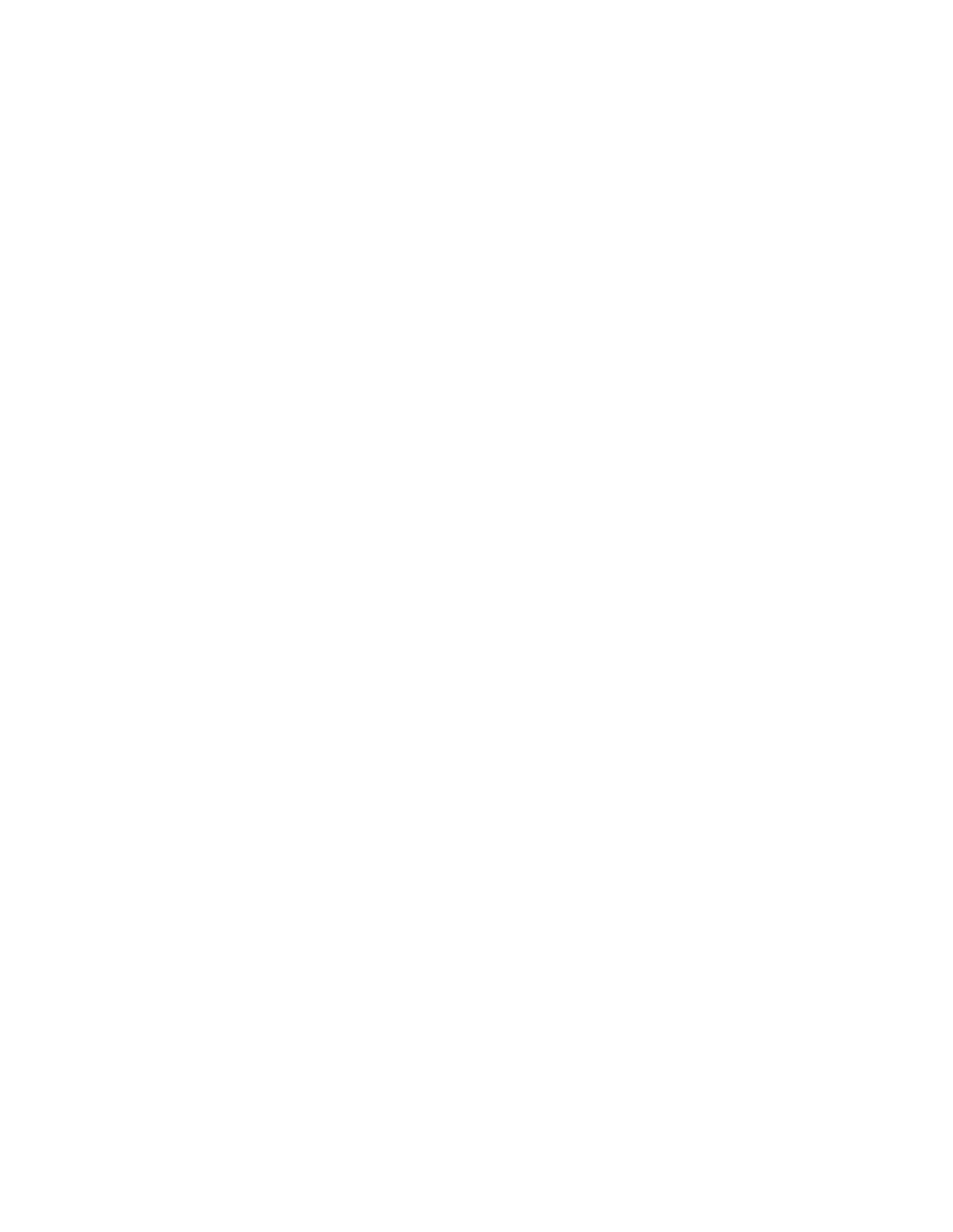# Monthly Spending Plan



AFRICAN AMERICAN ALLIANCE FOR HOMEOWNERSHIP

Name: \_\_\_\_\_\_\_\_\_\_\_\_\_\_\_\_\_\_\_\_\_\_\_\_\_\_\_\_\_\_\_\_\_\_\_\_\_\_

| <b>OBLIGATIONS</b>         | <b>Budget</b> | <b>Actual</b> |
|----------------------------|---------------|---------------|
| Student Loan               |               |               |
| Other Loan                 |               |               |
| Credit Cards               |               |               |
| <b>Credit Cards</b>        |               |               |
| Credit Cards               |               |               |
| <b>Credit Cards</b>        |               |               |
| <b>Credit Cards</b>        |               |               |
| Alimony/Child Support      |               |               |
| <b>Federal Taxes</b>       |               |               |
| <b>State/Local Taxes</b>   |               |               |
| Other                      |               |               |
| <b>Total OBLIGATIONS</b>   |               |               |
| <b>MISCELLANEOUS</b>       | <b>Budget</b> | <b>Actual</b> |
| <b>Bank Fees</b>           |               |               |
| Postage                    |               |               |
| Other                      |               |               |
| Other                      |               |               |
| <b>Total MISCELLANEOUS</b> |               |               |
|                            |               |               |

| <b>IBUDGET SUMMARY</b> | <b>Budget</b> | Actual |
|------------------------|---------------|--------|
| Total Income           |               |        |
| Total Expenses         |               |        |

| <b>Surplus</b> |  |
|----------------|--|
| <b>Deficit</b> |  |

Client Date **Date** 

Client Date **Date** 

Counselor Date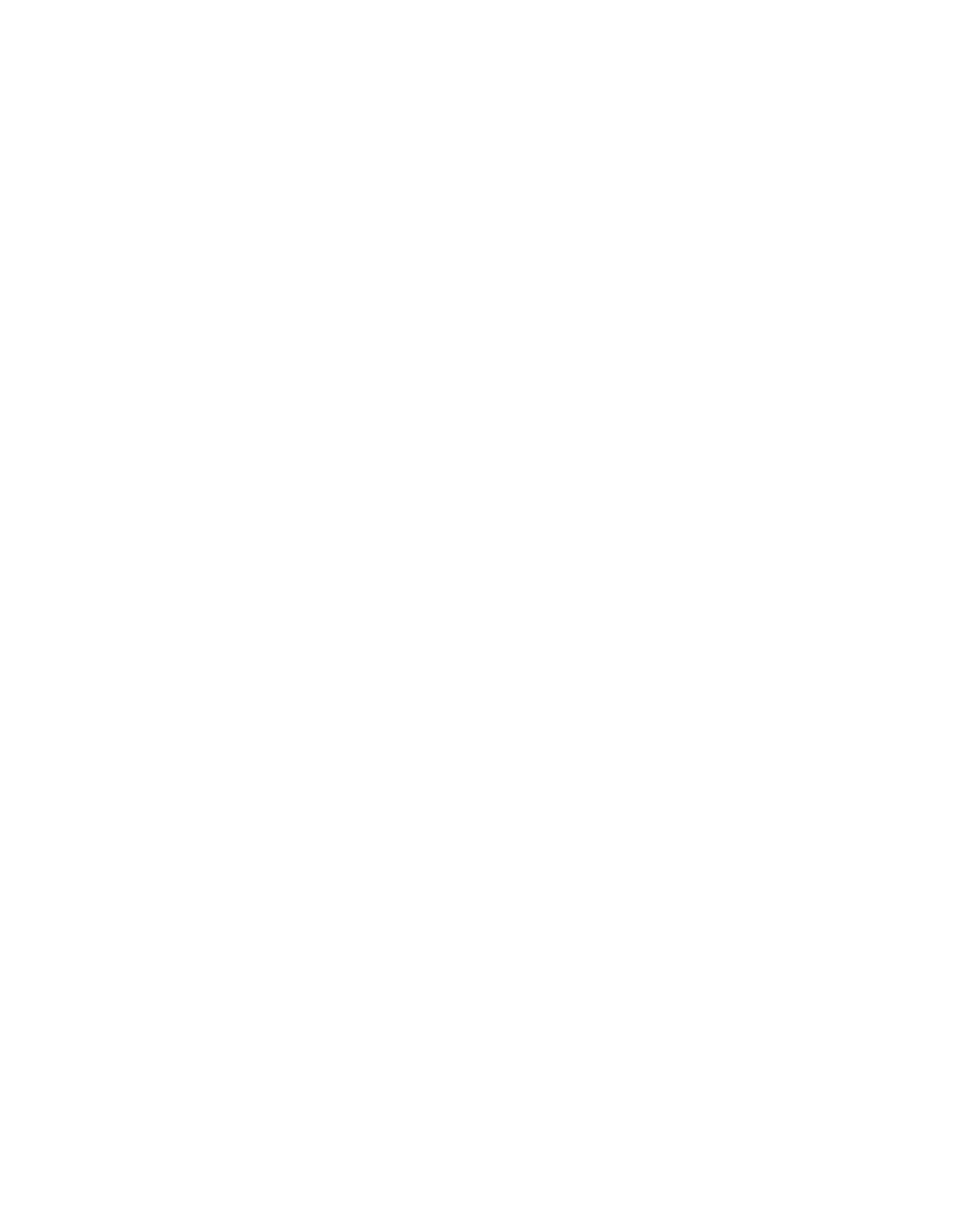

AUTHORIZATION TO OBTAIN CREDIT INFORMATION



File#

I hereby authorize the African American Alliance for Homeownership (AAAH) to:

- $\checkmark$  Pull my credit report to review my credit file for the purpose of obtaining a mortgage and housing counseling in connection with my pursuit to purchase real property.
- $\checkmark$  Pull my credit report and review my credit file for budget and credit management purposes.
- $\checkmark$  Pull my credit report to review my credit file for the purpose assisting me/us in the process of mortgage affordability as part of foreclosure or mortgage modification counseling.
- $\checkmark$  Obtain a copy of the Closing Disclosure statement when I purchase a home from the lender who made me a loan or the title company that closed the loan.
- $\checkmark$  Provide information to lenders and government agencies in connection with our application for mortgage financing. Such information includes, without limitation, credit history, employment history and income, tax returns, account information, and information regarding the property being purchased.
- $\checkmark$  Contact client at telephone numbers provided on their AAAH Housing Counseling Intake application.
- $\checkmark$  Verify my past and present employment earnings record, bank accounts, stock holdings, and other assets balances that are needed to process my application. I further authorize AAAH to order a consumer credit report and verify other credit information, including past and present landlord or mortgage references.

The information AAAH obtains is only to be used in the processing of my application and can be shared with various agencies that fund the AAAH Partnership programs.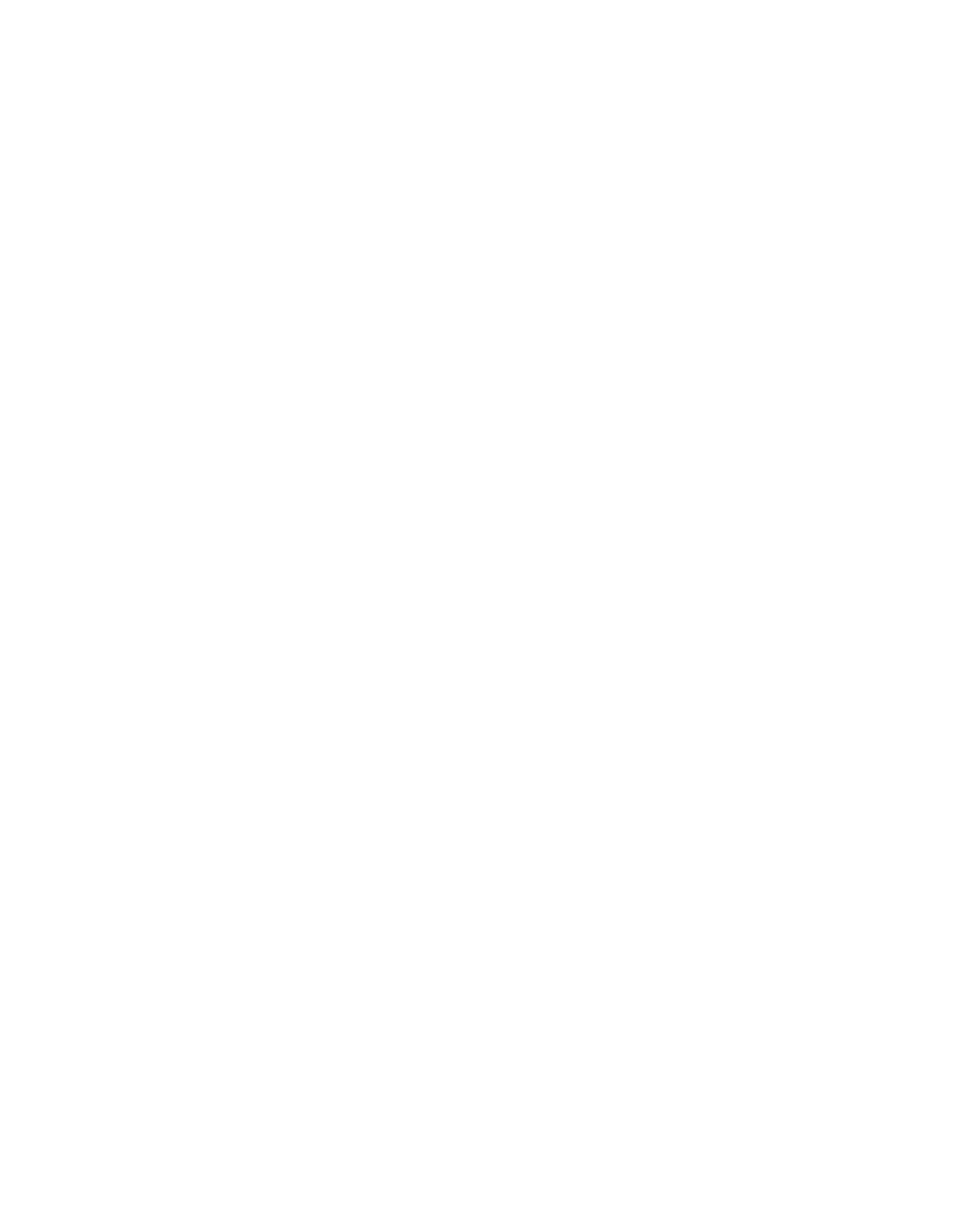



AUTHORIZATION TO OBTAIN CREDIT INFORMATION

To establish "proper identification," as required by the Fair Credit Report Act, please complete the following identifying information and supply the consumer interviewer with two (2) pieces of proper identification. It is understood that a signed photocopy of this form will also serve as authorization.

#### APPLICANT *(Please Print*)

| First Name:                                                 | Last Name:                 |           | MI:          |                 |  |
|-------------------------------------------------------------|----------------------------|-----------|--------------|-----------------|--|
| <b>Birth Date:</b>                                          | <b>Social Security No:</b> |           |              |                 |  |
| <b>Current Address:</b>                                     |                            |           | Telephone #: |                 |  |
| City:                                                       | State:                     | Zip Code: |              | Length of Time: |  |
| Previous Address: (If less than 2 years at current address) |                            |           |              |                 |  |
| City:                                                       | <b>State</b>               |           | Zip Code:    |                 |  |
| <b>Employer Name:</b>                                       |                            |           |              |                 |  |

#### CO-APPLICANT - MARRIED COUPLES ONLY (IF NOT MARRIED – MUST USE SEPARATE FORM)

| First Name:           | Last Name:          | MI: |
|-----------------------|---------------------|-----|
| Birth Date:           | Social Security No: |     |
| <b>Employer Name:</b> |                     |     |

I am (we are) the person(s) named above, and I (we) understand that Federal law provides that a person who obtains information from a consumer-reporting agency under false pretenses shall be fined not more than \$5,000 or imprisoned for not more than one year or both.

\_\_\_\_\_\_\_\_\_\_\_\_\_\_\_\_\_\_\_\_\_\_\_\_\_\_\_\_\_\_\_\_\_\_\_\_\_\_\_\_\_\_\_\_ \_\_\_\_\_\_\_\_\_\_\_\_\_\_\_\_\_\_\_\_\_\_

\_\_\_\_\_\_\_\_\_\_\_\_\_\_\_\_\_\_\_\_\_\_\_\_\_\_\_\_\_\_\_\_\_\_\_\_\_\_\_\_\_\_\_\_\_ \_\_\_\_\_\_\_\_\_\_\_\_\_\_\_\_\_\_\_\_\_\_

\_\_\_\_\_\_\_\_\_\_\_\_\_\_\_\_\_\_\_\_\_\_\_\_\_\_\_\_\_\_\_\_\_\_\_\_\_\_\_\_\_\_\_\_\_ \_\_\_\_\_\_\_\_\_\_\_\_\_\_\_\_\_\_\_\_\_\_

Applicant Signature **Date** 

Co-Applicant Signature Date Date Date

Counselor Signature **Date** 

File#

825 NE 20th Ave., Ste 225 • Portland, OR 97232 • Phone: (503) 595-3517 • Fax: (503) 595-3519 • www.aaah.org 11/21